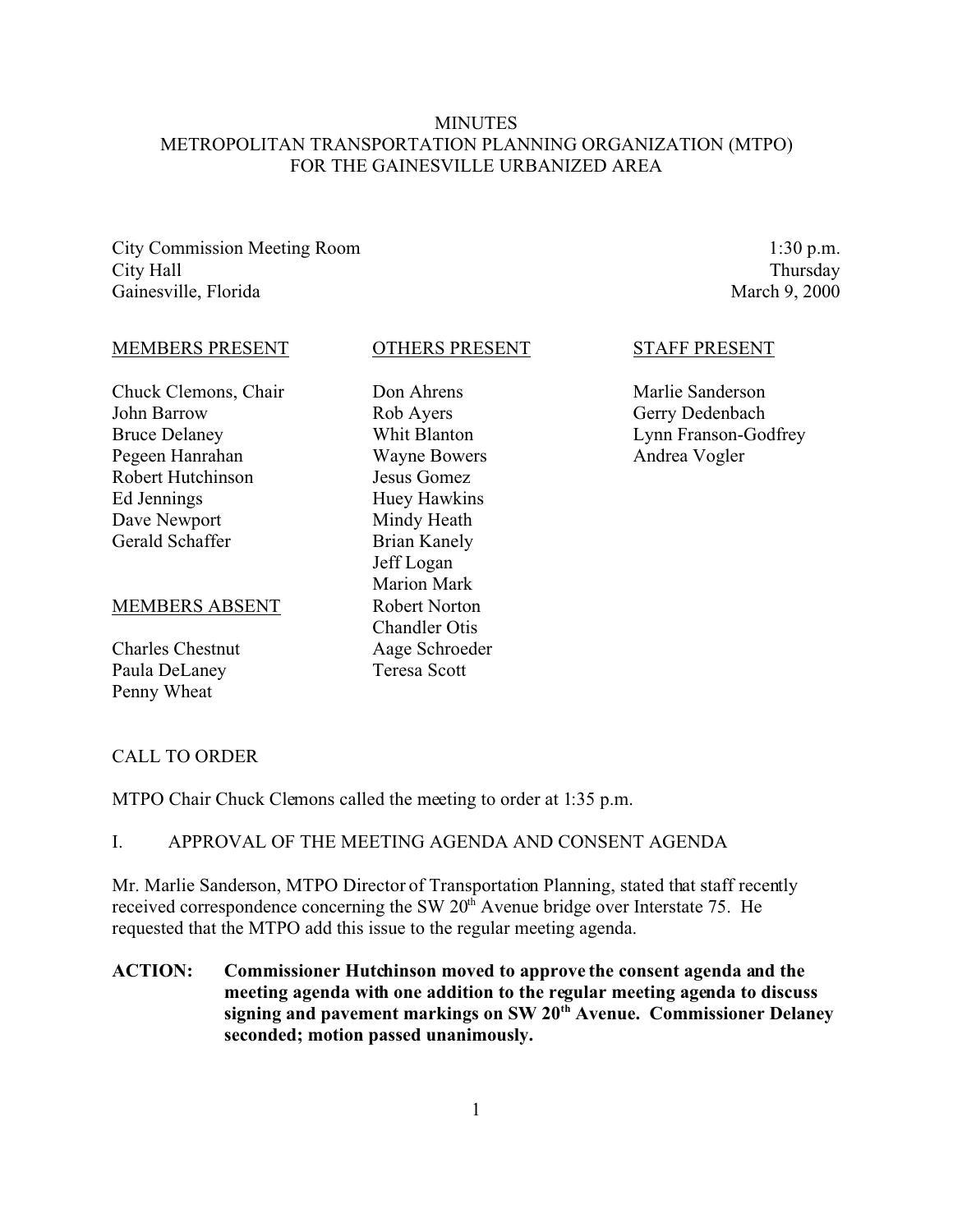## II. W. UNIVERSITY AVENUE/MAIN STREET TRAFFIC ANALYSIS CONTRACT

Mr. Sanderson stated that, at its August 17, 1999 meeting, the MTPO received a presentation on the proposed University Avenue/Main Street Corridor Traffic Analysis. He said that, during discussion of this agenda item, the MTPO referred the W. University Avenue preferred alternative to the Bicycle/Pedestrian Advisory Board (B/PAB), Citizens Advisory Committee (CAC), Technical Advisory Committee (TAC), Florida Department of Transportation (FDOT) District 2 and Ms. Melanie Carr, FDOT Management Systems Coordinator, for review and comment. He said that FDOT District 2's review comments are included in the meeting materials.

Mr. Sanderson said that the CAC, TAC and MTPO staff all recommend that the MTPO approve Option 1 in the Scope of Services. He said that, in addition, MTPO staff recommend that the MTPO approve the contract in Attachment 1 and the Unified Planning Work Program amendment in Attachment 2.

Mr. Whit Blanton, Renaissance Planning Group Vice President, discussed the W. University Avenue/Main Street traffic analysis and answered questions.

Mr. Don Ahrens, Ahrens Z Car Specialist, Inc. Owner, spoke concerning his opposition to the proposed medians on Main Street.

## **ACTION: Commissioner Newport moved to approve:**

- **1. option one of the University Avenue/Main Street Corridor Traffic Analysis;**
- **2. the University Avenue/Main Street Traffic Corridor Analysis Contract Agreement; and**
- **3. the Unified Planning Work Program amendment.**

# **Commissioner Barrow seconded; motion passed unanimously.**

## III. LONG RANGE TRANSPORTATION PLAN (LRTP) UPDATE-

Mr. Sanderson gave an overview presentation concerning the LRTP update and answered questions.

A. GOALS AND OBJECTIVES

Mr. Blanton discussed the LRTP goals and objectives and answered questions.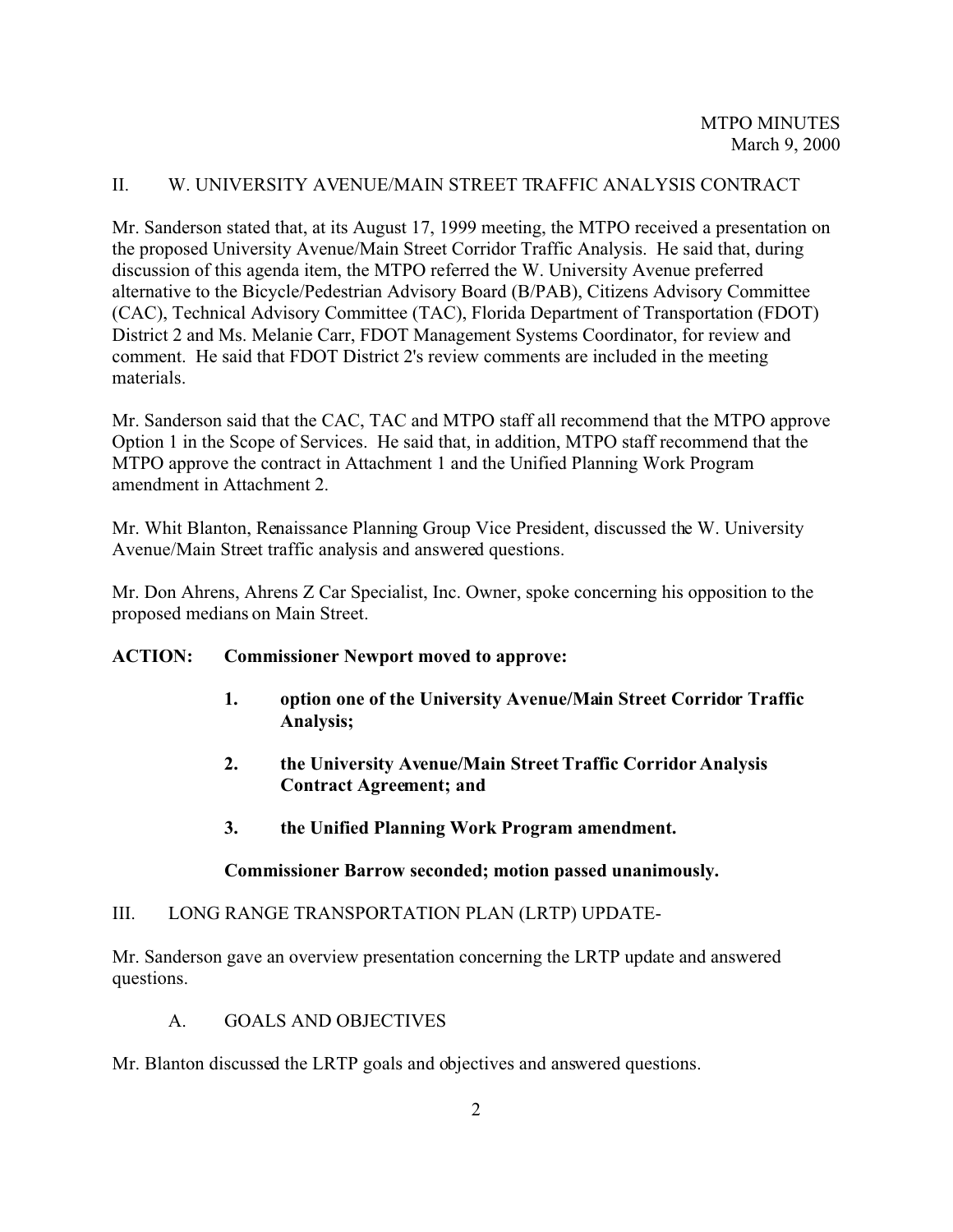## **ACTION: Commissioner Hanrahan moved to approve the proposed goals and objectives in Exhibit 1 with the Citizens Advisory Committee's recommended revisions. Commissioner Barrow seconded; motion passed unanimously.**

B. URBAN FORM CONCEPTS

Mr. Blanton gave a presentation concerning the proposed four urban form concepts and answered questions.

A member of the MTPO asked Mr. Blanton if he was going to identify the land use and zoning changes that will need to be made in order to implement the selected urban form. Mr. Blanton stated that he would provide this information.

A member of the MTPO requested that a focus group for the outlying Alachua County municipalities be scheduled.

A member of the MTPO requested that Mr. Blanton provide cost figures for each urban form concept in terms of both roadway and transit improvements, including infrastructure such as park and ride lots, bus shelters and sidewalk improvements.

A member of the MTPO requested that existing transportation dollars be added to the "Bus Requirements for Each Urban Form Alternative" graph in Mr. Blanton's presentation.

A member of the MTPO requested that an analysis of the demand for, and the costs of establishing, park-and-ride lots surrounding the Gainesville Metropolitan Area be included in the testing and evaluation of the urban form concepts.

A member of the MTPO requested that a glossary be included in the LRTP update documents.

Mr. Blanton stated that this glossary will also be included in future LRTP newsletters.

It was a consensus of the MTPO not to change the name of the *Westward Growth* urban form concept to the *Continue Current Conditions* urban form concept.

**ACTION: Commissioner Newport moved to approve the proposed four urban form concepts for testing and evaluation with the understanding that the transportation components associated with each urban form are examples only and will be modified and refined later. Commissioner Delaney seconded; motion passed unanimously.**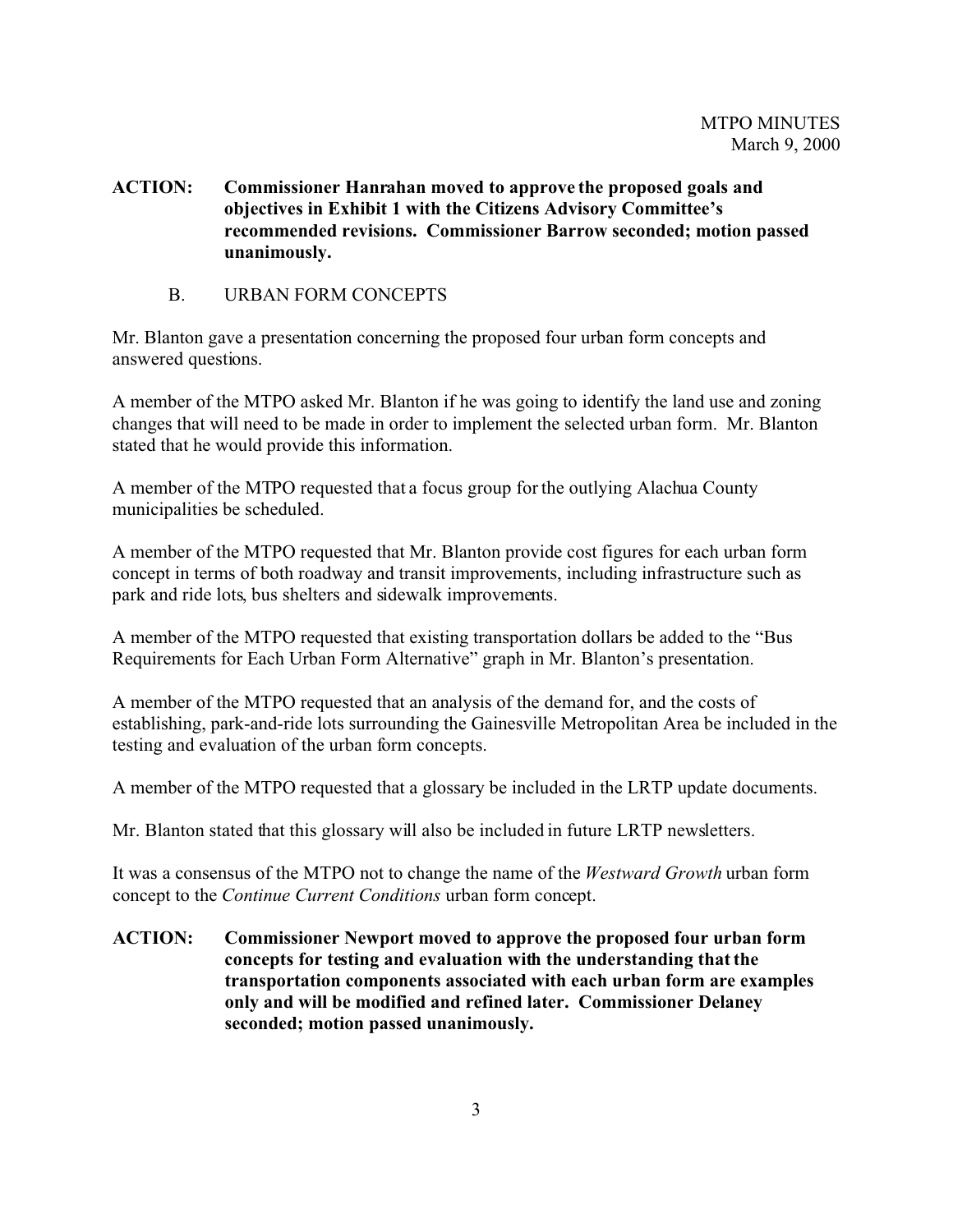## **ACTION: Commissioner Newport moved to change the name of the** *Activity Center* **urban form concept to the** *Village/Town Center* **urban form concept. Commissioner Delaney seconded; motion passed unanimously.**

# IV. SIGNING AND PAVEMENT MARKINGS ON SW 20TH AVENUE

Mr. Sanderson stated that MTPO staff recently received from FDOT a letter concerning the signing and pavement markings on the SW 20<sup>th</sup> Avenue bridge over Interstate 75. He said that FDOT recommends that the paved shoulder remain designated as a bike lane only. He said that Alachua County Public Works Department (ACPWD) staff is present to discuss this issue.

Ms. Mindy Heath, ACPWD Senior Planner, stated that, in November, the MTPO directed the ACPWD to mark bicycle and pedestrian lanes on both the bridge and the approach to the bridge. She stated that FDOT objects to these markings because a designated pedestrian lane on the approach to the bridge would not be wide enough to meet the requirements of the Americans with Disabilities Act (ADA).

Mr. Rob Ayers, FDOT District 2 Regional Planning Administrator, discussed the signing and pavement markings on the bridge.

# **ACTION: Commissioner Hutchinson moved to:**

- **1. not use any signage or painted pavement to mark the bicycle or pedestrian lanes; and**
- **2. separate the paved shoulder from the vehicle travel lanes with double painted lines and reflective markers.**

# **Commissioner Barrow seconded.**

The following citizens spoke concerning the motion:

Brian Kanely Rob Ayers Chandler Otis

## **Commissioner Newport called the question. The question call failed because a majority of the City Commission did not vote in favor of calling the question.**

The MTPO continued to discuss this agenda item.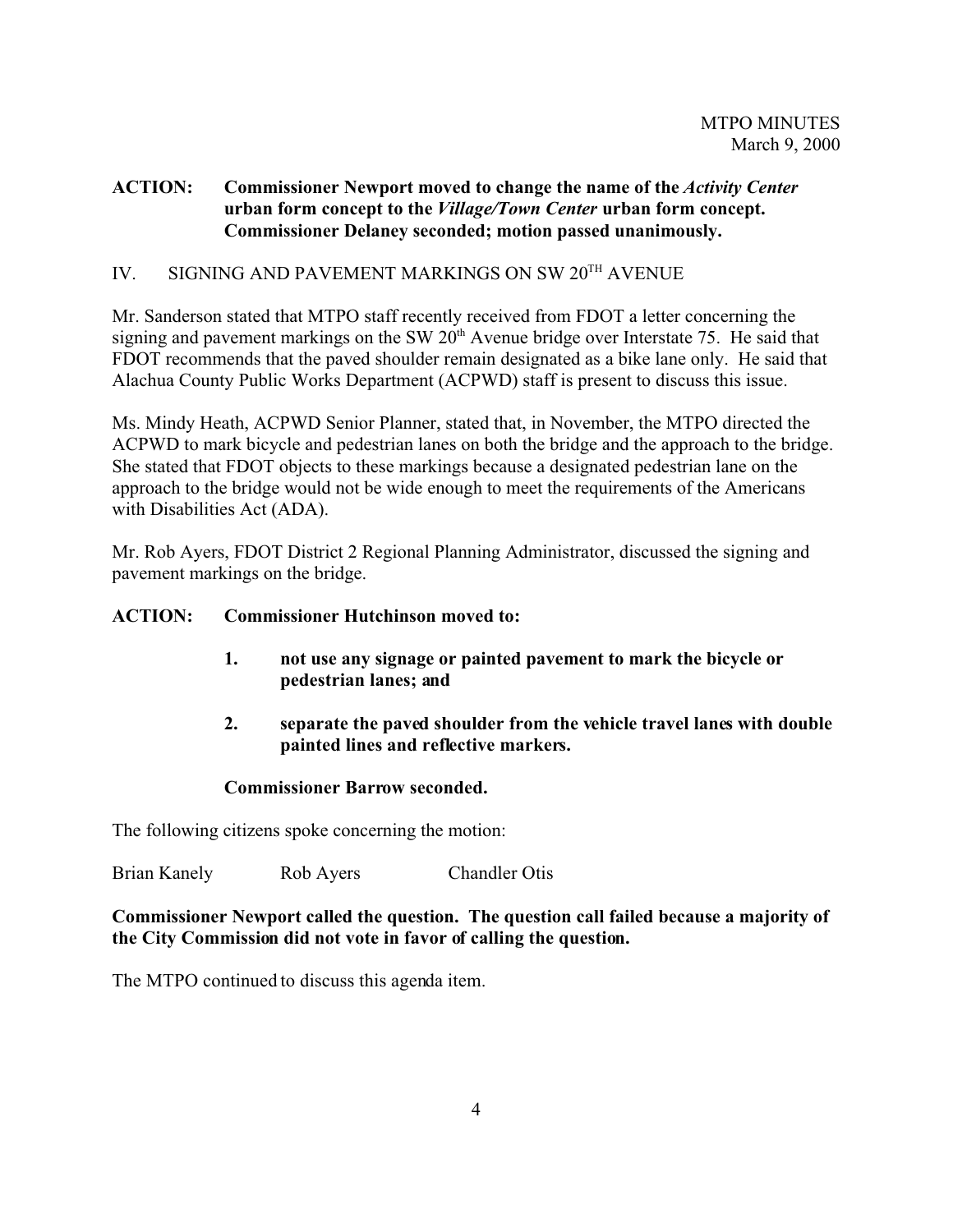#### **ACTION: Commissioner Hutchinson moved to:**

- **1. not use any signage or painted pavement to mark the bicycle or pedestrian lanes; and**
- **2. separate the paved shoulder from the vehicle travel lanes with double painted lines and reflective markers.**

**Commissioner Barrow seconded; motion failed because a majority of the City Commission did not vote in favor of the motion.**

- **ACTION: Commissioner Hanrahan moved to:**
	- **1. mark a bicycle lane on the approach to the SW 20th Avenue bridge over Interstate 75;**
	- **2. mark bicycle and pedestrian lanes on the deck of the bridge;**
	- **3. not use any signage, other than painted pavement, to indicate the bicycle and pedestrian lanes; and**
	- **4. separate the bicycle/pedestrian lanes from the vehicle travel lanes with double painted lines and reflective markers.**

## **Commissioner Jennings seconded; motion passed 7 to 1.**

## V. NEXT MTPO MEETING

Mr. Sanderson stated that the next MTPO meeting is scheduled for March 20 at 7:00 p.m. in the Jack Durrance Auditorium.

## VI. COMMENTS

A. MTPO Members

A member of the MTPO requested that staff distribute flyers concerning the March 20 public hearing to businesses located along Main Street.

A member of the MTPO mentioned that a bill has been filed which would qualify counties for enhancement grants if local funds, such as gas tax revenues, were used for the 20 percent local match. He requested that the bill, if it passes, be included on a future MTPO agenda.